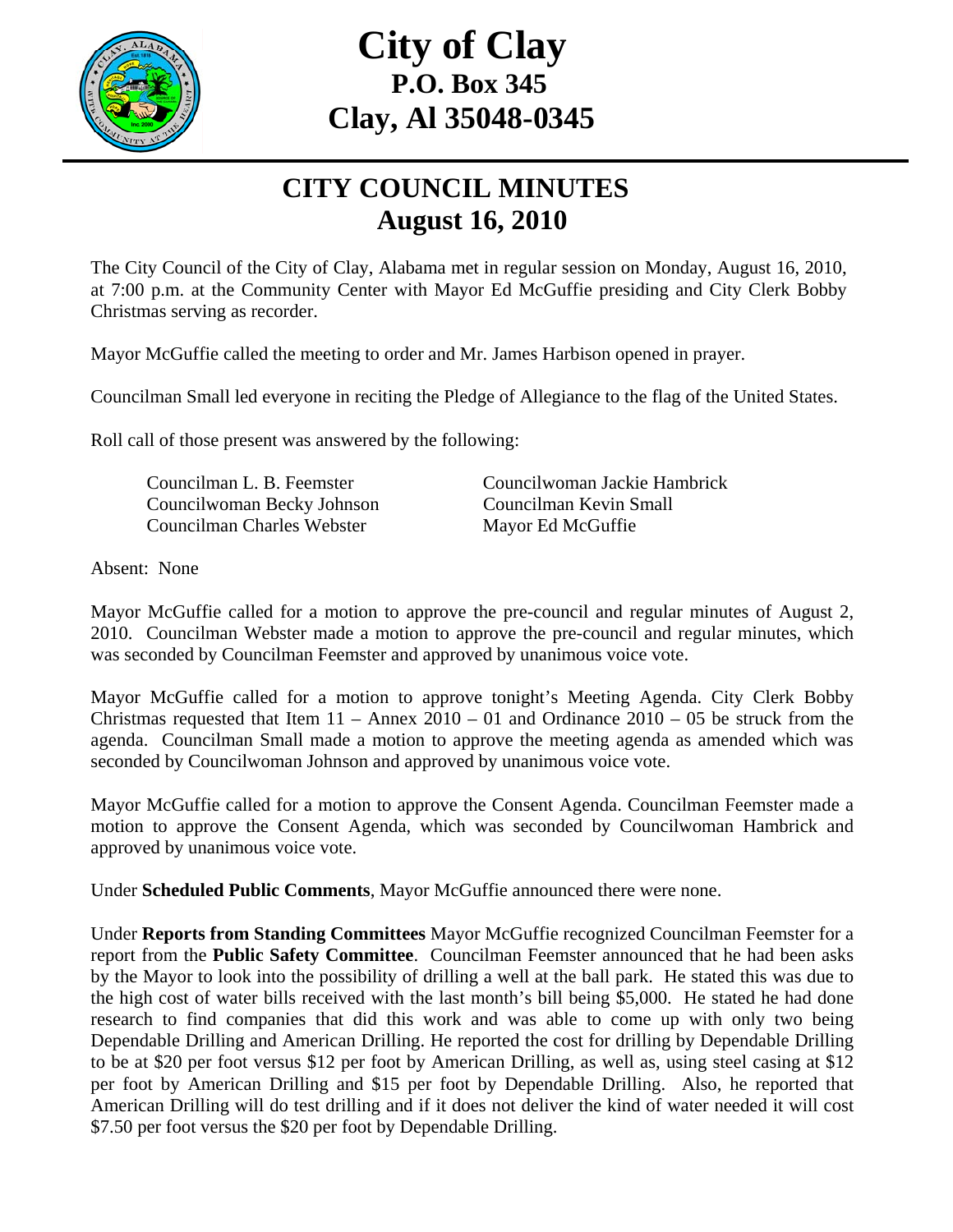

**City Council Meeting August 16, 2010 Page 2** 

Councilman Feemster stated to drill a well will be over the council's self imposed bid limit of \$5,000 and made a motion to suspend the bid limit for this project and contract with American Drilling to do the work. He explained that he could only find the two businesses that does this work and the quotes would amount to the same cost as he had just reported to the Council. Councilman Small seconded the motion which was approved by a unanimous voice vote.

Councilwoman Hambrick was recognized for a report from the **Committee on Community Development, Environmental, Historical, Library and Seniors**. Councilwoman Hambrick reported on the following: (1) She presented the Deerfoot Gateway Project which would plant trees on both sides of Deerfoot Parkway from Old Springville Road and Cougar Drive and erect a directional sign for City facilities on Deerfoot Parkway at Old Springville Road. She stated a grant was being applied for that would award the City  $$2,000$  or  $$4,000$  for this project; (2) Councilwoman Hambrick stated that Linda Love had shared with the Seniors a project to start preparing gift baskets for new comers to Clay and she would be getting back with Ms. Love to get this project going; (3) She stated the Library had a successful summer reading program and are looking for some new fundraising projects for the upcoming months; and (4) the Historical Society was working diligently on the veterans project and encouraged all veterans to get their information in so that all veterans can be honored during this project. She stated this was for all veterans, not just those in Clay.

Under **Committee on Annexation, Business, Census, Planning & Zoning and Schools**, Councilwoman Johnson was recognized and reported on the following: (1) She announced that the Chamber of Commerce meeting was tomorrow at Munoz Mexican Restaurant in Pinson and Brandon Falls, candidate for District Attorney, would be speaking; (2) She reported that the School Committee met and talked about having a drive to collect school supplies for the schools. She stated the drive would be on September 11 at City Hall and an undetermined location in Chalkville which will be posted later; (3) Councilwoman Johnson made a motion to give \$7,500 to Clay Chalkville High School for their drug testing program. The motion was seconded by Councilwoman Hambrick and approved by a unanimous voice vote.

Councilman Small was recognized for a report from the **Committee on Building Inspections, Sanitation, Streets and Utilities**. Councilman Small reported on the following: (1) He reported that Public Works had been very busy and had removed and cleaned up the Hanson house at Clay Trussville Road and Old Springville Road; (2) they were working with the owner of the old Piggly Wiggly property to get it cleaned up; (3) there are two roads that have been approved to be paved. Councilman Small reported the contractor was waiting on some parts and, weather permitting, should start on this project this week; (4) He reported that an initiative was started about six weeks ago to collect business license from companies doing business in the city without a license. He reported that about 200 projects have been going on without proper license and permits and has generated funds and accountability within the city. (5) Councilman Small reported that he and the City Clerk had been working on consolidating the technology for the city that will upgrade the cities internet, telephone systems and website and create a network between the city facilities. He stated this upgrade would be cost effective and give one point of contact for all of our communications needs. Councilman Small made a motion that the Council authorize the Mayor to enter into a contract with Cavalier Telephone to consolidate the telephone service at all of the existing city locations, internet services, e-mail service, website and add service to the Cosby Lake facility. Councilwoman Johnson seconded the motion which was approved by a unanimous voice vote; (6) Councilman Small reported that both dump trucks owned by the City were no longer road worthy and one has become a safety hazard to operate. He stated representatives from Public Works with backgrounds in equipment and mechanical, as well as, Building Inspector Lynn Burch have researched different options and determined that repairing these vehicles was cost prohibited. He reported that a 1997 Ford LT 8000 had been located that can be purchased for \$18,500. Councilman Small made a motion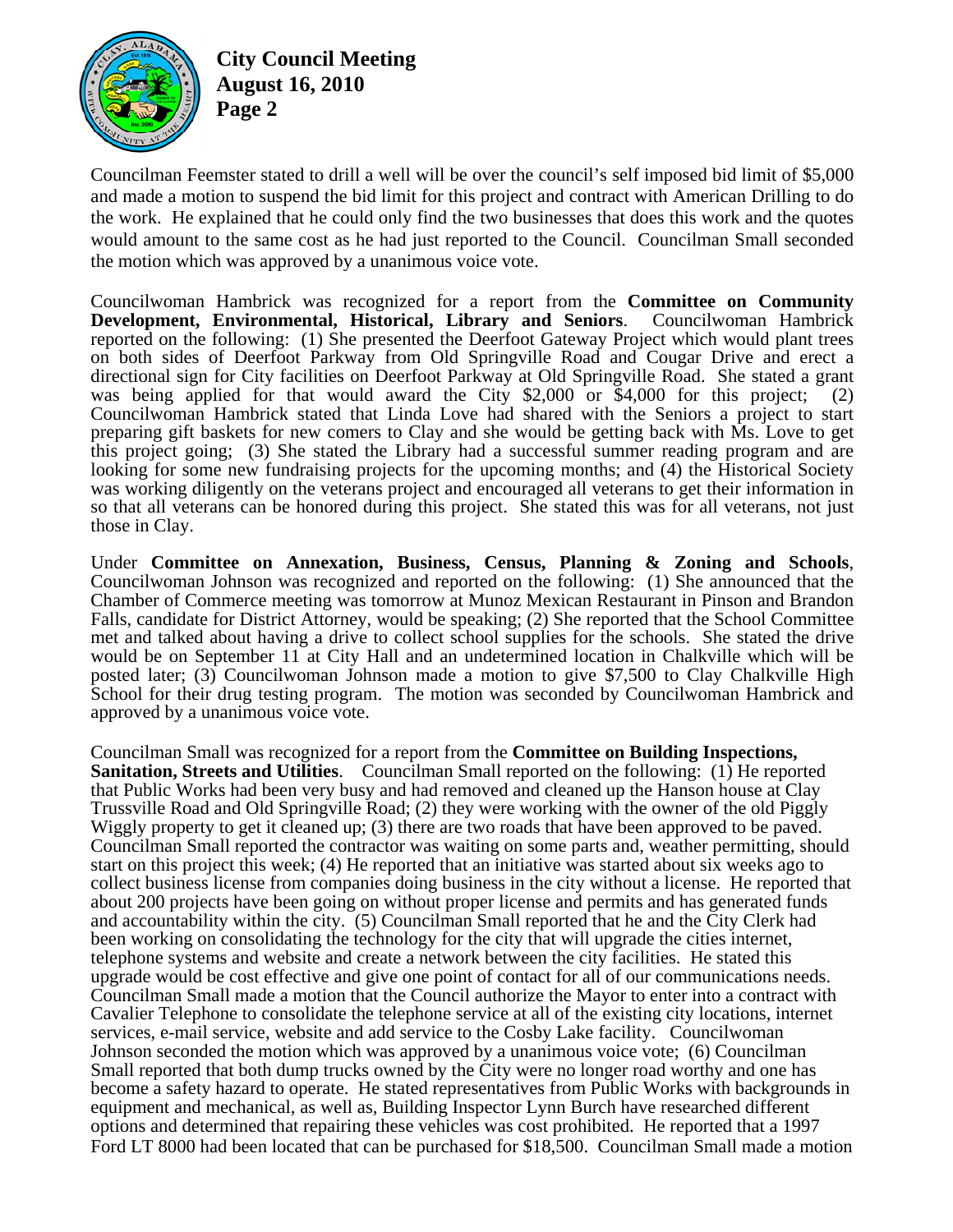

**City Council Meeting August 16, 2010 Page 3** 

to temporarily suspend the city bid limit and purchase this dump truck paying for it with 60% of the 7 cent Gas Fund and 40% from the AmFund. Councilman Feemster seconded the motion which was unanimously approved by voice vote.

Councilman Webster was recognized for a report from the **Parks and Recreation Committee**. Councilman Webster reported on the following: (1) Park employees have been working on the football practice field behind the high school stadium to enlarge it and make it regulation size so they will have a place to practice: (2) He reported that all the documents should be received within the next thirty days to purchase the remaining property at Cosby Lake; and (3) Councilman Webster encouraged everyone to attend the Community Wide Singing Saturday night August 28 from  $6 - 8$ p.m. at the Community Center.

Under **Reading of Petitions, Applications, Complaints, Appeals, Communications, etc.** Mayor McGuffie announced there was nothing to report.

Under the **City Clerk's Report**, City Clerk Bobby Christmas reported on the balances in the 4 & 5 Cent Gasoline Fund =  $$157,664.55$ ; 7 Cent Gasoline Fund =  $$79,540.44$ ; AmFund Account =  $$770,510.96$ ; Capital Improvement Fund =  $$152,697.16$ ; Concession Stand =  $$2,099.10$ ; Contractors Bond =  $$58,968.33$ ; General Fund =  $$583,730.64$ ; Library Fund =  $$4,852.03$ ; Park and Recreation Fund =  $$677.67$ ; and Senior Citizens Fund =  $$8,211.40$ .

Under **Resolutions, Ordinances, Orders and Other Business** Mayor McGuffie called for a motion to enter into Unanimous Consent. Councilman Small made a motion to suspend the regular rules of order and enter into Unanimous Consent which was seconded by Councilwoman Johnson.

That the motion was put before the Council and a roll call vote was conducted with the results as follows:

Yeas: Council members Feemster, Hambrick, Johnson, Small, Webster and Mayor McGuffie

Nays: None

Resolution 2010 – 29, A Resolution Declaring Weeds to be a Public Nuisance and to Eliminate a Nuisance Upon Private Property; which was read by City Clerk Bobby Christmas.

Councilman Small made a motion to approve Resolution  $2010 - 29$  which was seconded by Councilman Webster.

That the motion was put before the Council and a roll call vote was conducted with the results as follows:

Yeas: Council members Feemster, Hambrick, Johnson, Small, Webster and Mayor McGuffie

Nays: None